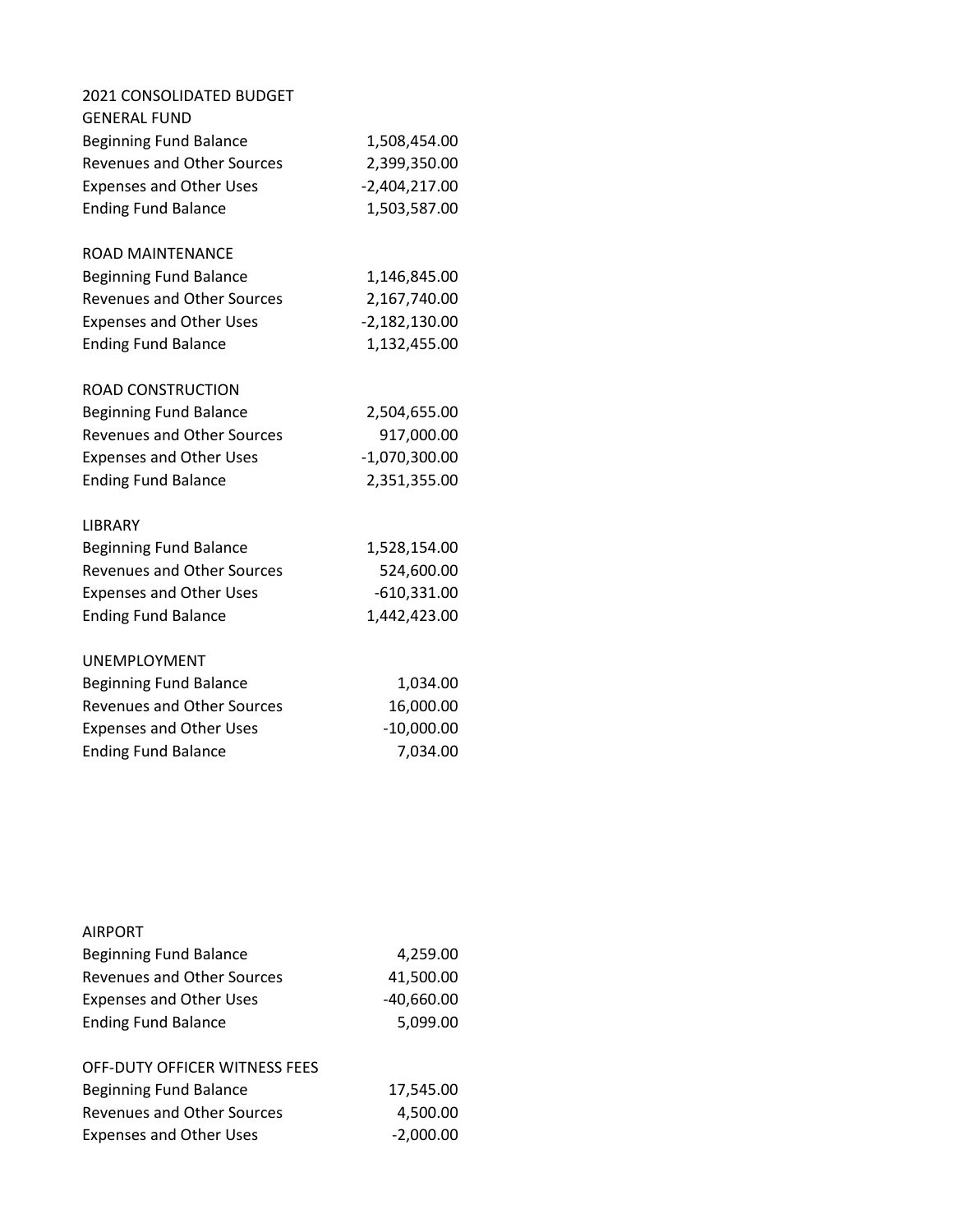| <b>Ending Fund Balance</b>        | 20,045.00       |
|-----------------------------------|-----------------|
| <b>DETENTION CENTER</b>           |                 |
| <b>Beginning Fund Balance</b>     | 51,337.00       |
| <b>Revenues and Other Sources</b> | 3,985,500.00    |
| <b>Expenses and Other Uses</b>    | $-3,758,750.00$ |
| <b>Ending Fund Balance</b>        | 278,087.00      |
|                                   |                 |
| <b>HEALTH UNIT</b>                |                 |
| <b>Beginning Fund Balance</b>     | 682,632.00      |
| <b>Revenues and Other Sources</b> | 11,000.00       |
| <b>Expenses and Other Uses</b>    | $-178,900.00$   |
| <b>Ending Fund Balance</b>        | 514,732.00      |
| <b>SALES TAX - LANDFILL</b>       |                 |
| <b>Beginning Fund Balance</b>     | 13,328,447.00   |
| <b>Revenues and Other Sources</b> | 4,028,000.00    |
| <b>Expenses and Other Uses</b>    | -7,237,035.00   |
| <b>Ending Fund Balance</b>        | 10,119,412.00   |
|                                   |                 |
| UNION PARISH LITTER COURT         |                 |
| <b>Beginning Fund Balance</b>     | 1,420.00        |
| <b>Revenues and Other Sources</b> | 4,000.00        |
| <b>Expenses and Other Uses</b>    | $-3,940.00$     |
| <b>Ending Fund Balance</b>        | 1,480.00        |
| UNION PARISH COMM DIST            |                 |
| <b>Beginning Fund Balance</b>     | 226,998.00      |
| <b>Revenues and Other Sources</b> | 418,500.00      |
| <b>Expenses and Other Uses</b>    | -322,890.00     |
| <b>Ending Fund Balance</b>        | 322,608.00      |
|                                   |                 |
| <b>COLLECTIONS - SALES TAX</b>    |                 |
| <b>Beginning Fund Balance</b>     | 353,070.00      |
| <b>Revenues and Other Sources</b> | 1,000,000.00    |
| <b>Expenses and Other Uses</b>    | -952,130.00     |
| <b>Ending Fund Balance</b>        | 400,940.00      |
|                                   |                 |
| <b>HUD SECTION 8</b>              |                 |
| <b>Beginning Fund Balance</b>     | 34,993.00       |
| <b>Revenues and Other Sources</b> | 645,457.00      |
| <b>Expenses and Other Uses</b>    | $-613,829.00$   |
| <b>Ending Fund Balance</b>        | 66,621.00       |
| <b>HOMELAND SECURITY</b>          |                 |